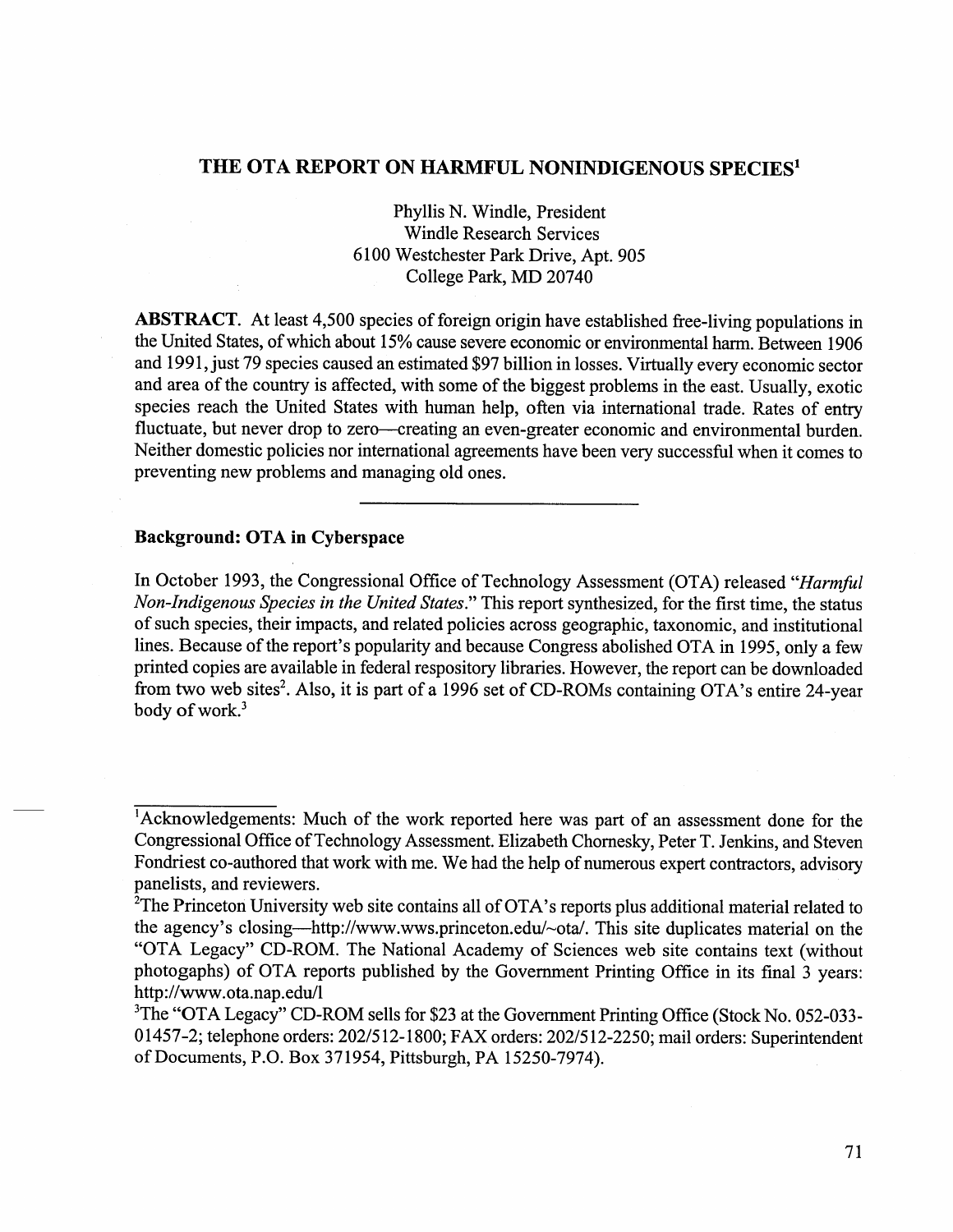The 400-page book contains information on deciding wheher species are likely to be harmful; state and federal law; how nonindigenous species relate to genetically engineered organisms; the activities of federal agencies; details of species' impacts; and original data on a variety oftopics, e.g., a list of new introductions between 1980 and 1993, the range of environmental education efforts underway, and exemplary state efforts.

Some things have changed for the better since the report was published. Two new federal interagency groups meet regularly to discuss exotic weed issues. One has worked hard to develop a national strategy. The 1990 law on indigenous aquatic species was reauthorized last year. The Nature Conservancy, Audubon Society, Brooklyn Botanic Garden, and others, published educational material on invasive plants. A number of regional studies are available on the Chesapeake Bay, San Francisco Bay, Florida, and California's wilderness areas and wetlands. On the other hand, some new exotic pests are making headlines, old ones have spread, and none have figured prominently in discussions of foreign trade agreements. OTA's analysis is a reminder that severe problems need correcting—fast. We can no longer claim ignorance of the problems and their scope.

## **Economic and Environmental Impacts**

From 1906 to 1991, just 79 harmful exotic species caused documented losses of \$97 billion, mostly in control costs and losses of marketable goods (Table 1). A worst case scenario for 15 potentially high-impact exotics adds another \$134 billion in future losses. These species belong to every taxonomic group. They affect many national interests: agriculture, forestry, industry, human health, and natural areas. A single species, such as the zebra mussel, can cause massive losses for both private and public sectors, e.g., to public utilities, which must unclog water intakes; to landowners, who must clean irrigation channels; and to fish and wildlife agencies, which maintain the health of aquatic systems.

Zebra mussels, gypsy moths, imported fire ants, and a few other invasive pests, typify just one type of nonindigenous species, the type most likely to show up in economic data. They are highly visible; they are subject to special exclusion or control programs; and their economic costs are readily identifiable. Many harmful exotic species do not fit this model. They may be visible only to experts, if at all; usually no control is attempted; and their impacts are not easily quantifiable. Total cumulative costs have rarely been compiled even for the first group, and the second has been largely ignored. Therefore, any cost estimates represent only a fraction of the total. When estimates for nonindigenous agricultural weeds are factored in, for example, current annual costs are likely to reach several billion dollars, more in high impact years.

Environmental impacts are more difficult to quantify than economic ones. Nevertheless, they can be severe and harmful nonindigenous species have exacted a significant toll on U.S. ecosystems. These effects range from wholesale ecosystem changes and extinction of indigenous species to more subtle ecological changes and increased biological sameness. The introduction of nonindigenous species is closely correlated with the disappearance of indigenous ones in Hawaii and on other islands. Elsewhere, species that alter fundamental ecosystem properties may have as much, if not more, long-term impact. For example, melaleuca in the Florida Everglades system has converted grasslands and other natural areas into single-species forests. Wild hogs have damaged forest understory in the Great Smoky Mountains National Park. In the west, cheat grass invasions have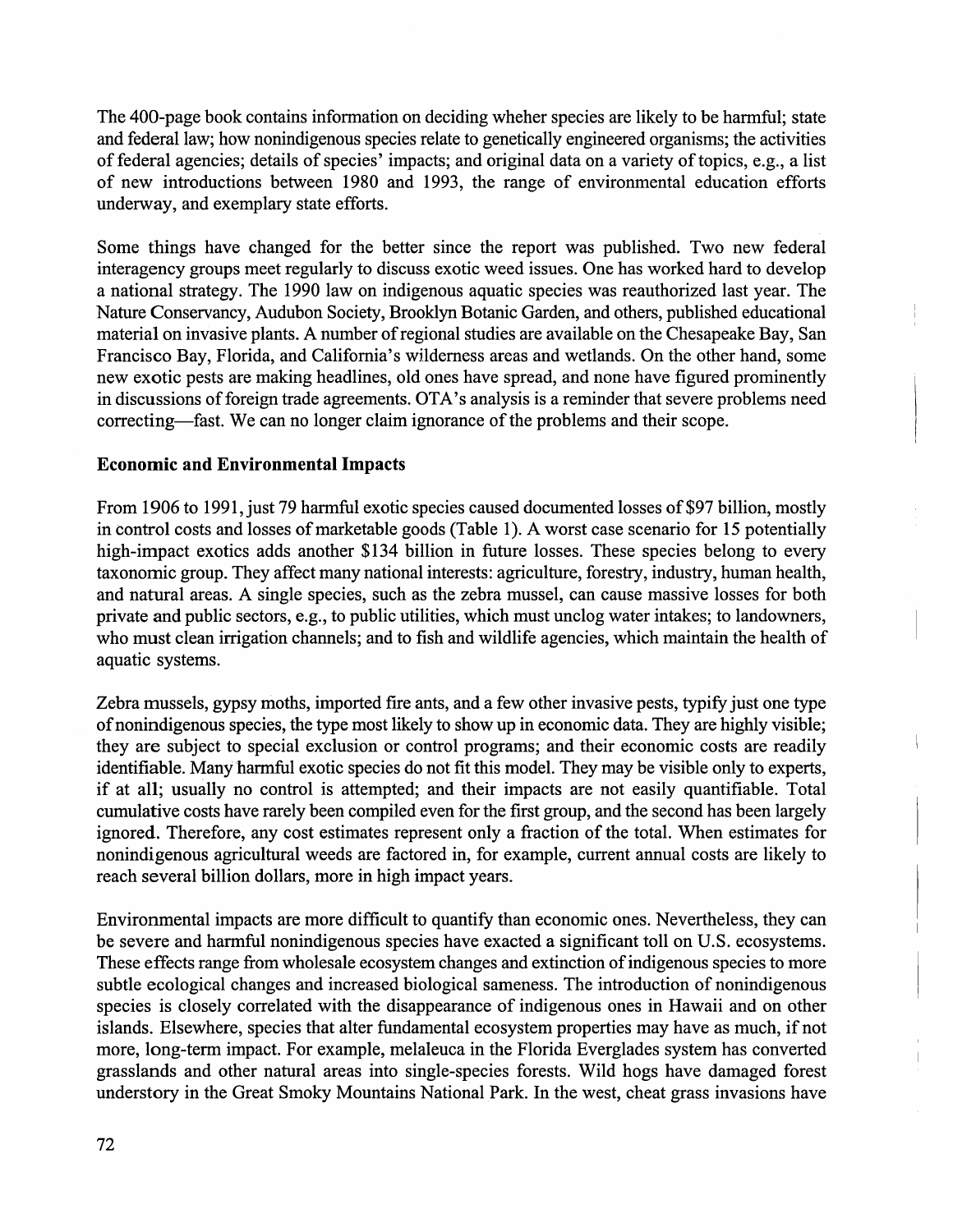changed both the magnitude and frequency of wildfire. This, in tum, has altered the grasslands' hydrology and nutrient flow, accelerating further changes in species composition.

#### Current Numbers and Rates

The cumulative number of foreign nonindigenous species in the United States has climbed steadily and swiftly in the past 200 years (Fig. 1). At least 4,500 nonindigenous species of foreign origin have established free-living populations in the United States. This is surely an underestimate. Scientists in Florida will publish a detailed look at the state's situation this year. They show higher numbers for established exotic fish; amphibians and reptiles; and birds. For example, the number of established amphibians and reptile species has been revised from 25 to 36 species.

On average, 15% of foreign species trigger severe economic or environmental damage and about 40% cause some harm. Once troublesome species become established, they are rarely eliminated and new ones are constantly added. From 1980 to 1993, more than 200 foreign species were first introduced or detected in the United States. At least 59 of these are known or expected to be harmful. No one officially tracks newly introduced species. OTA's attempt was limited so these numbers are probably low, too.

The rate of harmful introductions fluctuates in response to social, political, and technological factors. New state and federal plant quarantine laws slowed the introduction of insect pests and plant pathogens after 1912. The switch from dry to wet ship ballast decreased weed introductions, but increased those of aquatic organisms. The rate of new introductions does not appear to be increasing in this century, although it is far higher now than natural rates and rates in the last century. The rate never drops to zero and the cummulative effects of current nonindigenous species are much like compound interest. In a number of states, nonindigenous plants now comprise 10, 20, or even 30 percent of the flora. In Hawaii, at least one-half of the state's wild plants and animals are nonindigenous. Together, harmful nonindigenous species create an ever-growing economic and environmental burden for the country.

#### Pathways of Introduction

Species first reach the United States by many pathways, but usually with human activity, transport, or the habitat modifications that provide new opportunities for species' establishment. Numerous harmful species arrived as unintended byproducts of cultivation, commerce, tourism, or travel. For instance, numerous European insects were first detected in Rochester, New York, when the city supported an extensive nursery industry and large numbers of plants were routinely unloaded there.

Nonindigenous species contaminate bulk commodities, packing materials, shipping containers, or ships' ballasts. In one survey, at least 367 distinctly identifiable taxonomic groups of plants and animals were found in the ballast water of ships arriving in Oregon from Japan. The chance for importing pests with unprocessed wood continues. The current Asian longhomed beetle outbreak in New York is likely a result. This insect is attacking maples and horsechestnuts. In China, it attacks hardwoods like elms, poplars, and willows. Weeds continue to enter the country as contaminants with seed; both plant and fish pathogens have arrived with diseased stocks. Some new species stow away on cars or other conveyances, including military equipment.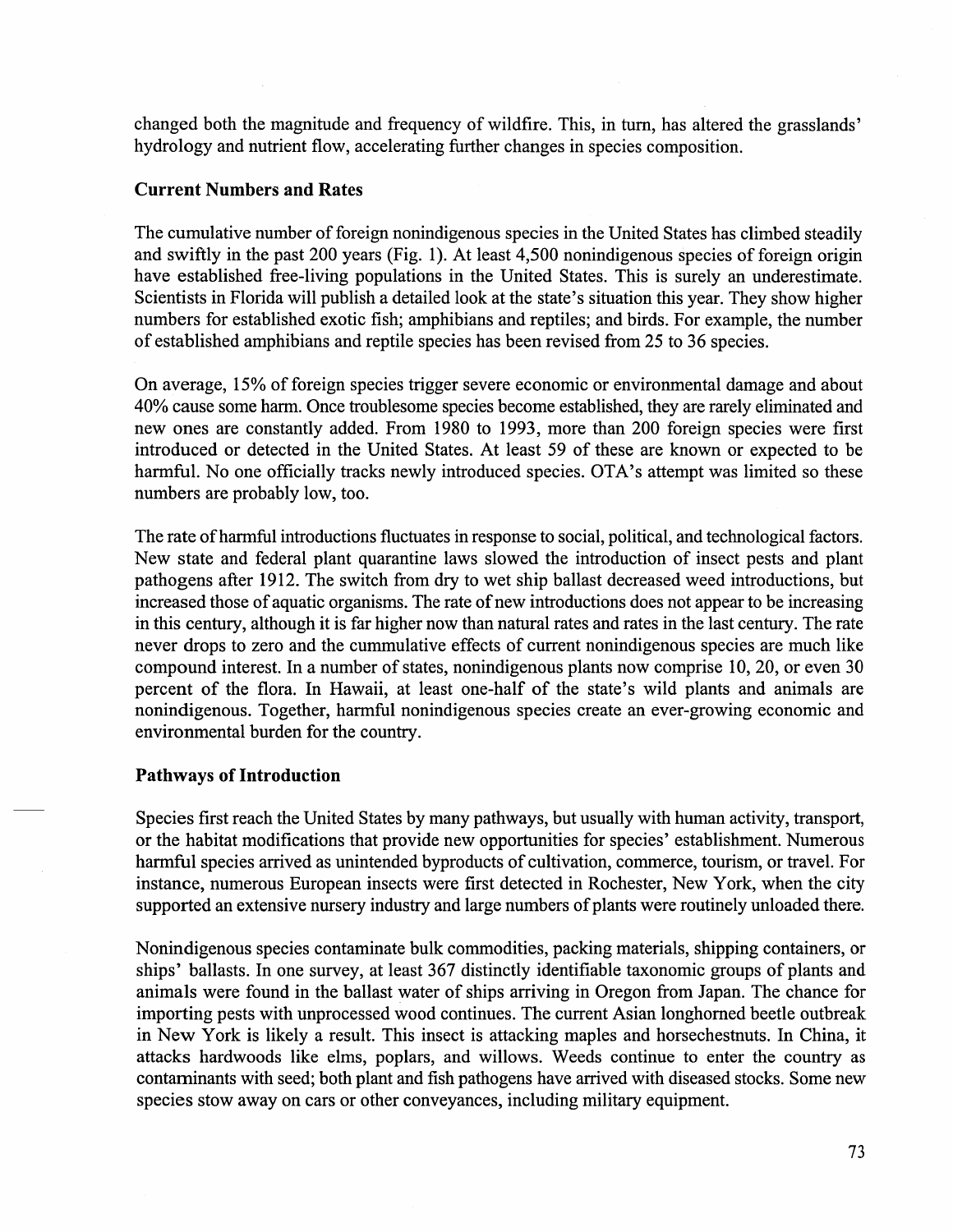Other harmful alien species were imported as crops, ornamentals, livestock, pets, or aquaculture species-and later escaped. Of the 300 weeds of the western United States, at least 36 escaped from horticulture or agriculture. A number of invaders were imported and released for seemingly beneficial roles in soil conservation, fish and hunting, or biological control, and turned out to be harmful. A few illegal introductions also occur.

Different groups of organisms arrive by different pathways. Some fish are imported to enhance sport fisheries; others are illegally released by acquarium dealers or owners or escape from aquaculture facilities. Insects and aquatic and terrestrial mollusks usually hitchlike with plants, commercial shipments, baggage, household goods, ships; ballast water, or aquarium and aquaculture shipments.

Far more is known about pathways of foreign species into the United States than the routes by which nonindigenous species have spread beyond their natural ranges within the country. Once here, exotics spread both with and without human assistance. For example, a 1989 survey found that cabbage seedlings shipped to New York from Georgia, Maryland, and Florida, were infested with an average of up to eight larvae of the diamondback moth per hundred plants. The recent 12-state outbreak of rabies in the northeast have been traced to Florida raccoons which were moved to West Virginia in 1977. Double-crested cormorants are now an indigenous host for the previously foreign velogenic Newcastle disease. An estimated 5,000 birds died from western Nebraska to eastern New York in 1992.

For most established or recently detected exotics, little systematic reporting occurs and control efforts are uneven. Species that are commercially distributed or officially recommended for various applications can spread especially quickly. Whatever their route of arrival, highly damaging species now occur throughout the country in patterns that change constantly.

On average, 12 percent of intentional introductions- which usually receive at least some screeningcause harm. The comparable figure for unintentional introductions is 44 percent. For fish, mollusks, and terrestrial vertebrates, though, intentional introductions are harmful in about the same or greater numbers than unintentional ones. This suggests poor decision-making and/or complacency in screening for potential harm.

Decision-making standards are becoming more stringent and many introductions that were encouraged in the past are no longer allowed. However, there are still no reliable predictors of a given species' invasiveness so each decision about import and release is hampered by uncertainty. Three interrelated problems remain largely unsolved: determining levels of acceptable risk; setting thresholds above which more formal and costly decision-making approaches are invoked; and identifying tradeoffs when deciding in the face of uncertainty. Federal attempts to identify the risks of potentially harmful exotics have many shortcomings. Most regulatory approaches use variations of "clean" (allowed) or "dirty" (prohibited) lists of species or groups. Specific procedures vary in stringency throughout different agencies; risks to non-agricultural areas are often ignored; and generally, new imports are presumed safe unless proven otherwise.

Despite their limitations, efforts to prevent new introductions of harmful species are the country's first line of defense. Port inspection and quarantine are imperfect tools so prevention is only part of the solution. Some organisms are more easily controlled than intercepted. Aiming for a standard of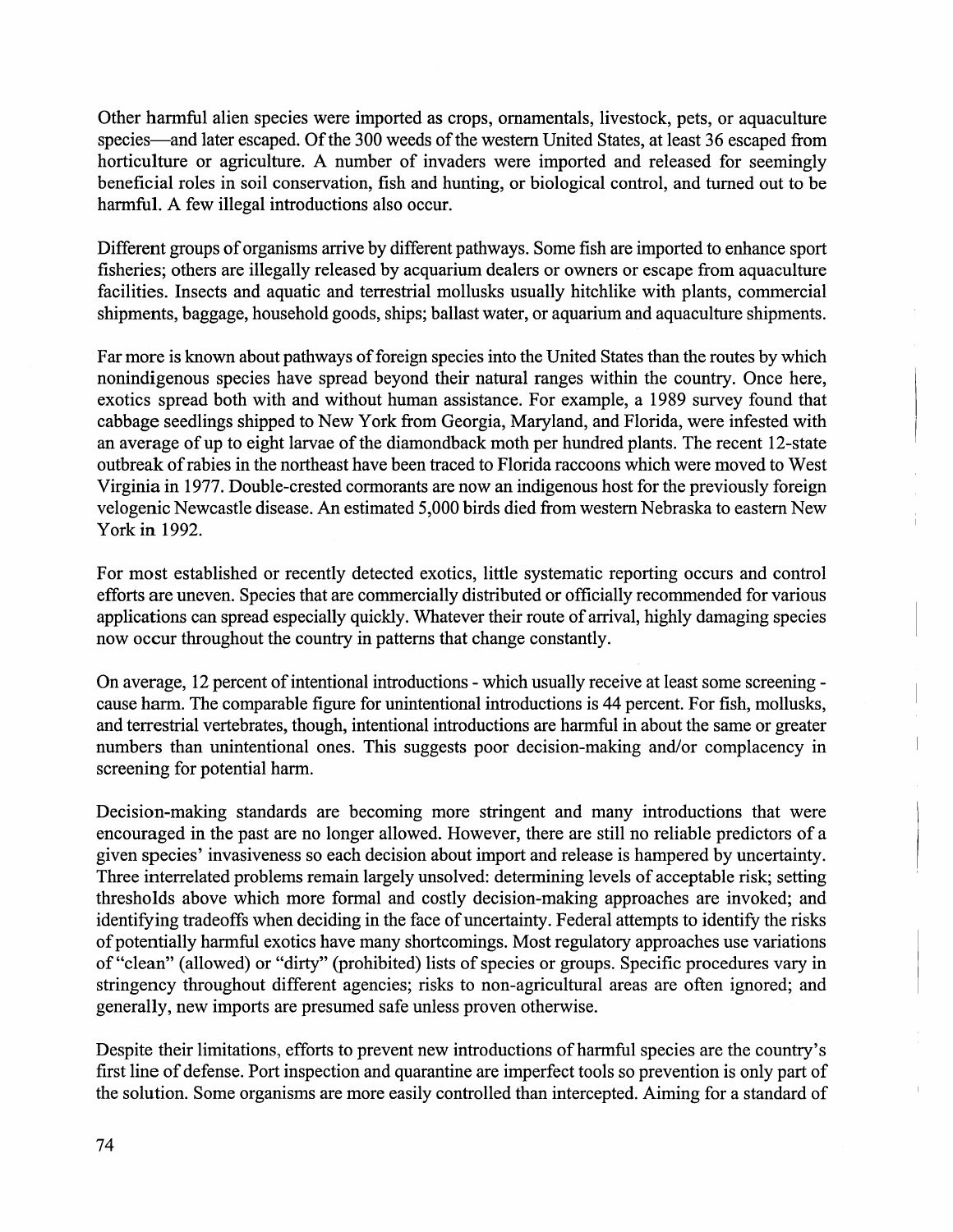"zero entry" has limited returns, especially when prevention efforts come at the expense of rapid response or long-term control. When prevention fails-for technical or political reasons--rapid response is essential. The managers can choose to eradicate, contain, or suppress pests; these choices are not necessarily easy or obvious. The choice may be not to control already widespread organisms, or those for which control is likely to be too expensive and/or ineffective.

There are no "silver bullets" for control now and troublesome gaps may appear in the next 10 years. Chemical pesticides play the largest role in management currently, even for land managers that traditionaly have opposed widespread chemical use. In the future, an increased number of biologically based technologies will probably be available. These are slow to come on line, hampered by problems in balancing risk and regulation; in moving research to its application; in educating users; and in resolving commercial considerations. Development of new biological and chemical pesticides entail the same difficulties: ensuring species specificity, slowing the buildup of pest resistance to the pesticide, and preventing harm to non-target organisms.

## **Domestic Policies**

At least 20 federal agencies are involved in some aspect of promoting, controlling, excluding, importing, or researching indigenous species. Each forms its own responses—responses that have been largely uncoordinated. The U.S. Departments of Agriculture and the Interior play the largest roles. Federal agencies manage about 30 percent of the Nation's lands, many with grim problems with exotic species. The Bureau of Land Management estimates that noxious weeds expand their acreage by 14 percent each year, or 2,300 acres per day. The National Park Service, with fairly strict policies regarding nonindigenous species, finds invasions threatening the very characteristics for which some parks were set aside.

State laws on nonindigenous species vary from lax to exacting and use a variety of legal apparatus. They are relatively comprehensive for agricultural pests, but only spotty for invertebrate and plant pests of non-agricultural areas. States play a larger role than the federal government regarding fish and wildlife. Several present exemplary approaches. Yet many state laws are weak and their implementation inadequate. Major U.S. laws also receive their share of criticism. Typically, they require cumbersome and time-consuming list-making and their application is not comprehensive.

Complaints regarding the work of federal and state agencies abound. States find it difficult to determine why and when federal programs begin and end. The federal government fails to stem a local or regional problem, unable to see it as an incipient national concern. Agencies respond too slowly to new problems. Earmarking for highly visible programs gets priority, risking that new pathways, and new types of problems will be neglected. Some agencies fail to screen plant imports for weediness and make problems worse. Generally, there is a lack of communication among policymakers and the effectiveness of many programs cannot be accurately assessed.

# **CONCLUSION**

Many expect increasingly negative impacts from introductions of nonindigenous species. Global warming adds a wild card that could vastly alter patterns of species movement. These are forecasts,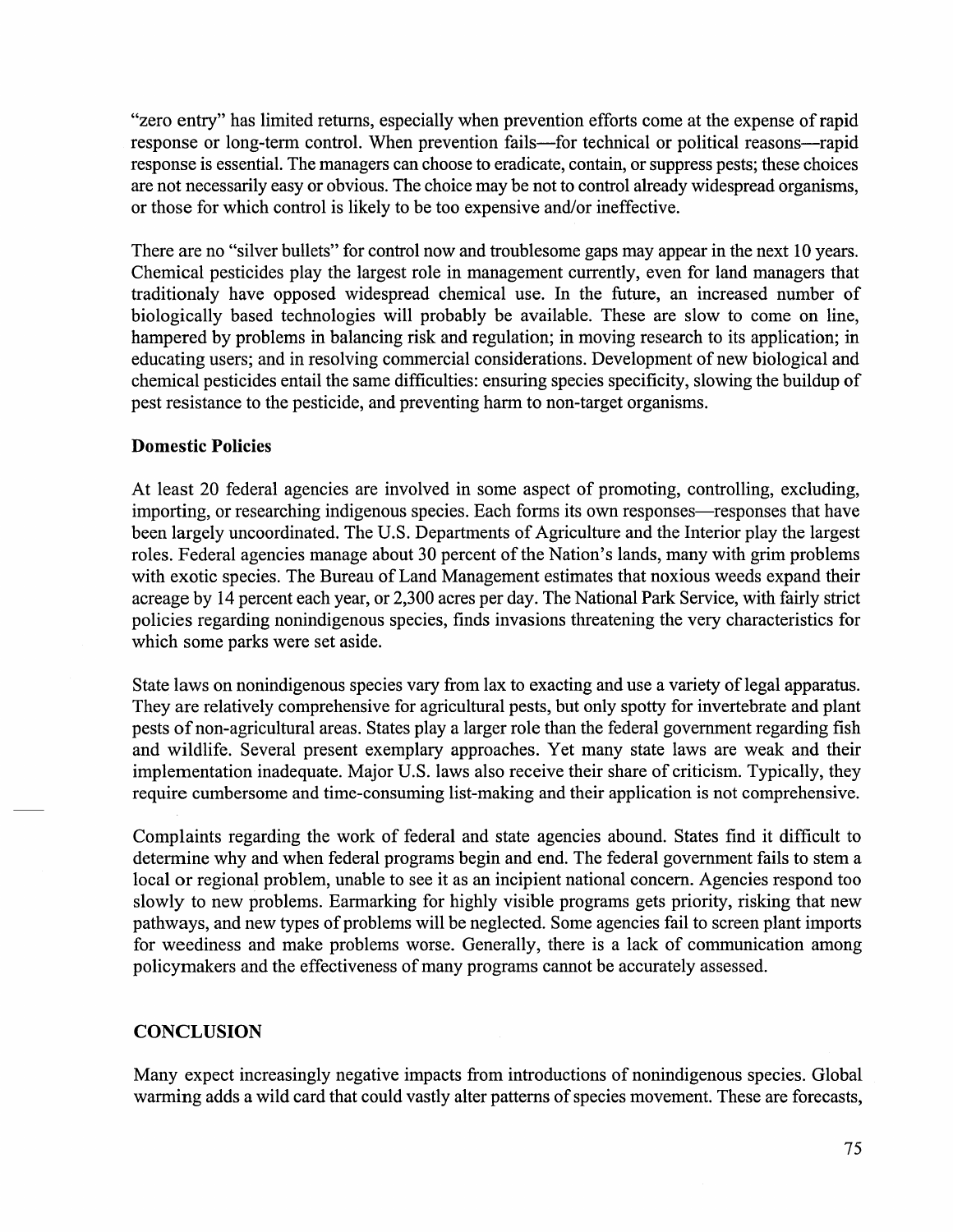based on nearly irreversible current trends. It is possible to envision a different future-one in which beneficial exotics contribute much to human well-being, native species are preserved, and harmful aliens are managed effectively. Deciding the worthiness of this vision is a cultural, political, even spiritual choice that will forever affect the biological heritage of the United States.

#### **LITERATURE CITED**

- Carlton, J.T., and J.B. Geller, 1993. Ecological roulette: the global transport of nonindigenous marine organisms. Science 261:78-82.
- Culotta, E. 1994. The Weeds That Swallowed the West. Science 265: 1178-1179.
- Murphy, F.A., and N. Nathanson. 1994. The emergence of new virus diseases: an overview. Seminars in Virology 5:87-102.
- Nettles, V.E. 1996. Reemerging and emerging infectious diseases: economic and other impacts on wildlife. Joint Briefing by the House of Representatives Committee on Agriculture and the American Society for Microbiology. April26.
- Simberloff, D., D.C. Schmitz, and T.C. Brown, (eds.). 1997. Strangers in Paradise: Impact and Management of Florida's Nonindigenous Species (tentative title). Island Press, Washington, D.C.
- U.S. Congress, Office of Technology Assessment. 1995. Biologically Based Technologies for Pest Control. OTA-ENV-636, U.S. Government Printing Office, Washington, D.C., September (available at web sites and CD-ROM; see text).
- Whisenant, S. 1995. Invasions on public lands. S.J. Hassol and J. Katzenberger, (eds.). Elements of Change 1994. Part Three. Biological Invasion as a Global Change. Aspen Global Change Institute, Aspen, CO. Pp. 292-295.
- Windle, P.N. 1996. "Nonindigenous Aquatic Species in Florida." Contractor Report prepared for the U.S. Geological Service, Gainesville, FL., October, 1996, 91 pp.